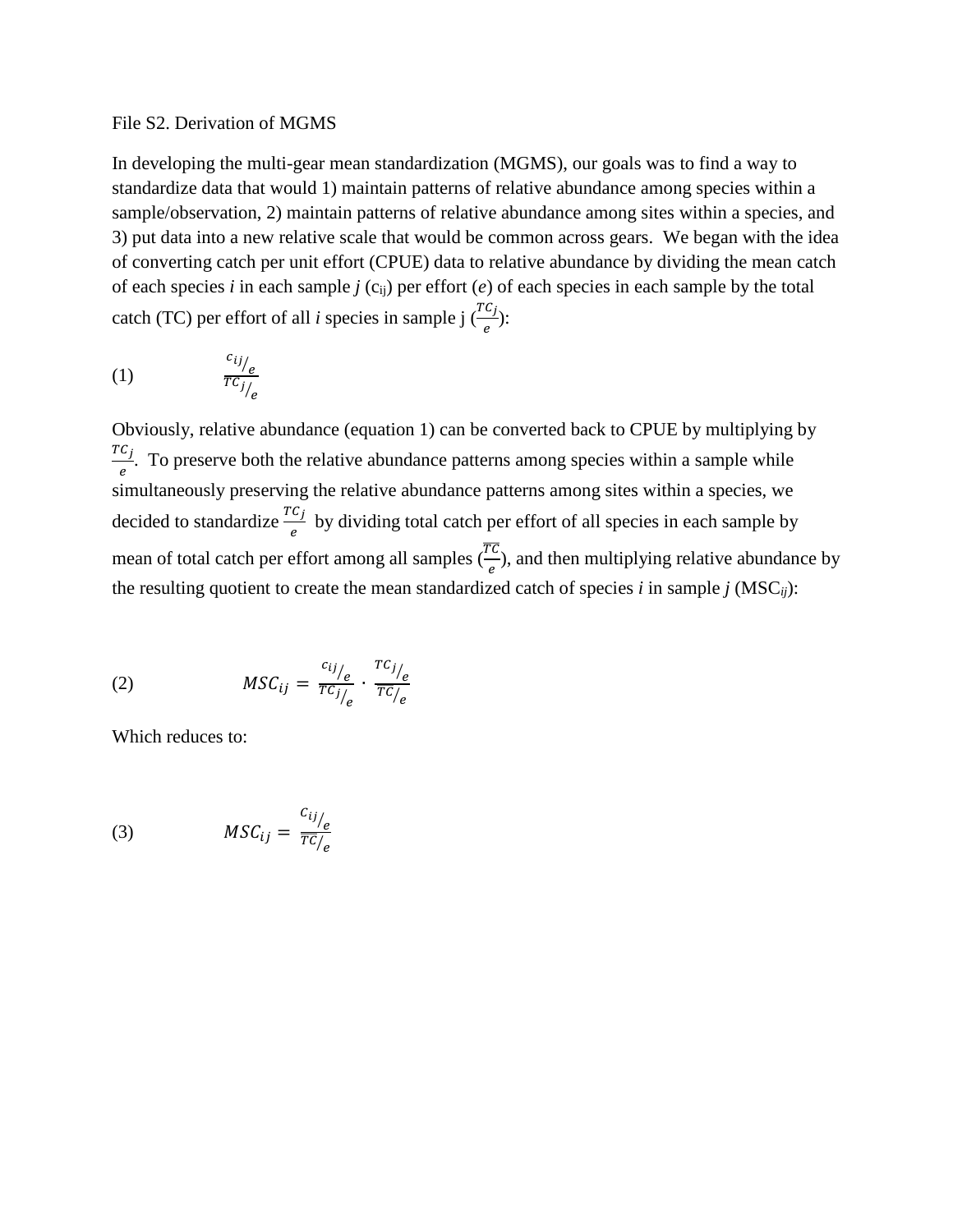|                         |        |        | Species Electrofishing q Mini-fyke q Electrofishing CV Mini-fyke CV |     |
|-------------------------|--------|--------|---------------------------------------------------------------------|-----|
| $\mathbf{1}$            | 0.35   | 0.0005 | 15%                                                                 | 25% |
| $\overline{2}$          | 0.35   | 0.0005 | 15%                                                                 | 25% |
| $\overline{\mathbf{4}}$ | 0.35   | 0.0005 | 15%                                                                 | 25% |
| 5                       | 0.35   | 0.0005 | 15%                                                                 | 25% |
| 6                       | 0.35   | 0.0005 | 15%                                                                 | 25% |
| $\overline{7}$          | 0.035  | 0.0035 | 15%                                                                 | 25% |
| 8                       | 0.035  | 0.0035 | 15%                                                                 | 25% |
| 9                       | 0.035  | 0.0035 | 15%                                                                 | 25% |
| 10                      | 0.035  | 0.0035 | 15%                                                                 | 25% |
| 11                      | 0.035  | 0.0035 | 15%                                                                 | 25% |
| 12                      | 0.035  | 0.0035 | 15%                                                                 | 25% |
| 13                      | 0.0001 | 0.035  | 15%                                                                 | 25% |
| 14                      | 0.0001 | 0.035  | 15%                                                                 | 25% |
| 15                      | 0.0001 | 0.035  | 15%                                                                 | 25% |
| 16                      | 0.0001 | 0.035  | 15%                                                                 | 25% |
| 17                      | 0.0001 | 0.035  | 15%                                                                 | 25% |
| 18                      | 0.0001 | 0.035  | 15%                                                                 | 25% |

Table S1. Base model conditions for catchability and coefficient of variation used to sample the 18 species abundance distributions.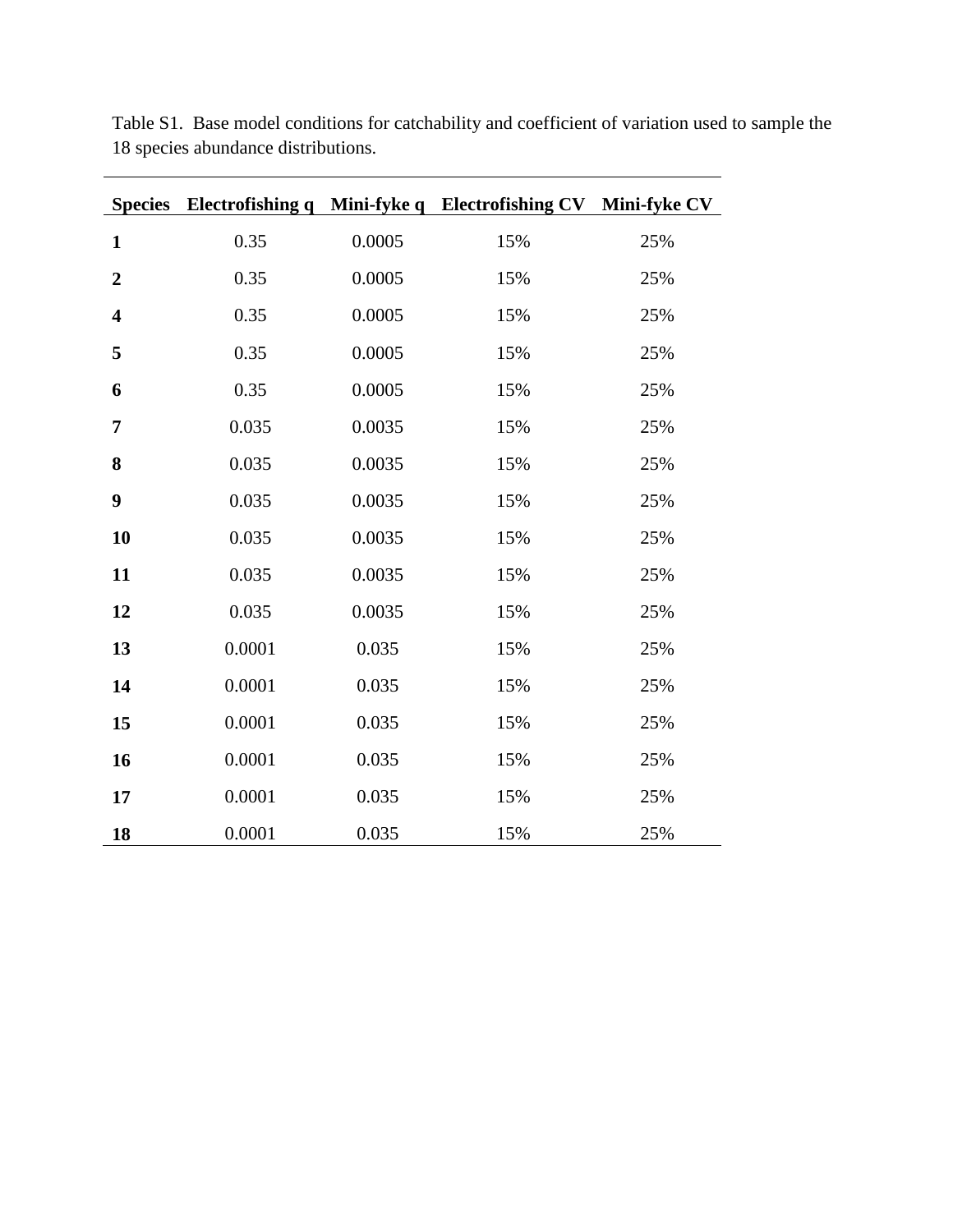| Standardization    | <b>Base Model</b>              | <b>SQRT</b>                 | $LOG_{10} + 1$      | <b>Mean</b> |
|--------------------|--------------------------------|-----------------------------|---------------------|-------------|
| <b>MGMS</b>        | $0.93 \ (\pm 0.05)$            | $0.93 \ (\pm 0.05)$         | $0.93 \ (\pm 0.06)$ | 0.93        |
| Relative abundance | $0.81 (\pm 0.14)$              | $0.83 (\pm 0.13)$           | $0.83 (\pm 0.13)$   | 0.82        |
| SpeciesMax         | $0.90 (\pm 0.07)$              | $0.88 (\pm 0.08)$           | $0.89 \ (\pm 0.08)$ | 0.89        |
| <b>sCPUE</b>       | $0.87 (\pm 0.10)$              | $0.92 \ (\pm 0.06)$         | $0.91 (\pm 0.06)$   | 0.90        |
|                    | Number of runs where $r < 0.5$ |                             |                     |             |
| <b>MGMS</b>        |                                |                             |                     |             |
| Relative abundance | 41                             | 24                          | 29                  | 31          |
| SpeciesMax         | 0                              | $\mathcal{D}_{\mathcal{A}}$ |                     |             |
| <b>sCPUE</b>       |                                |                             |                     |             |

Table S2. Mean correlation coefficient ( $r \pm 1$  STD) from sensitivity analyses for transformations.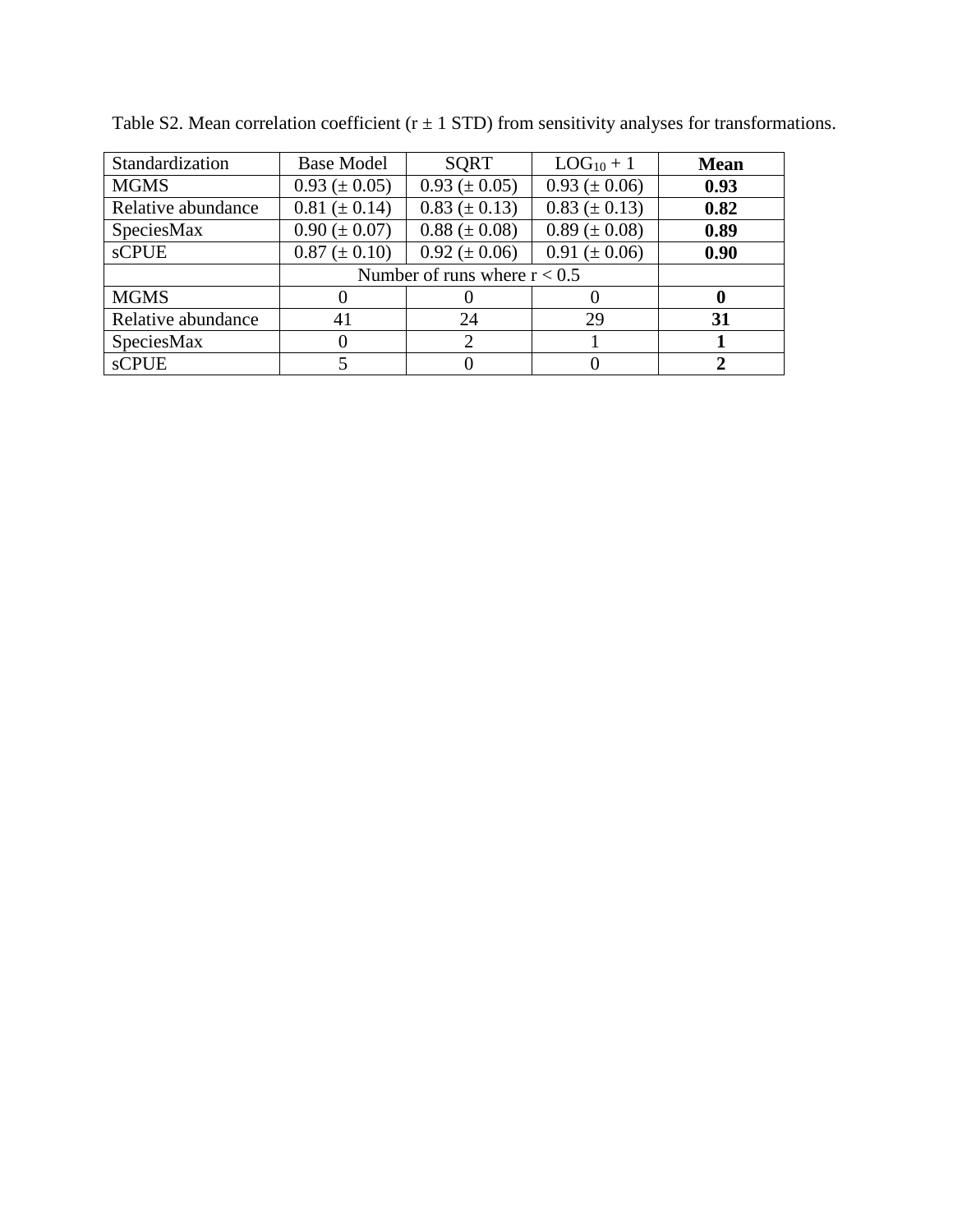Figure S1. Representative beta-distributions generated by the model.

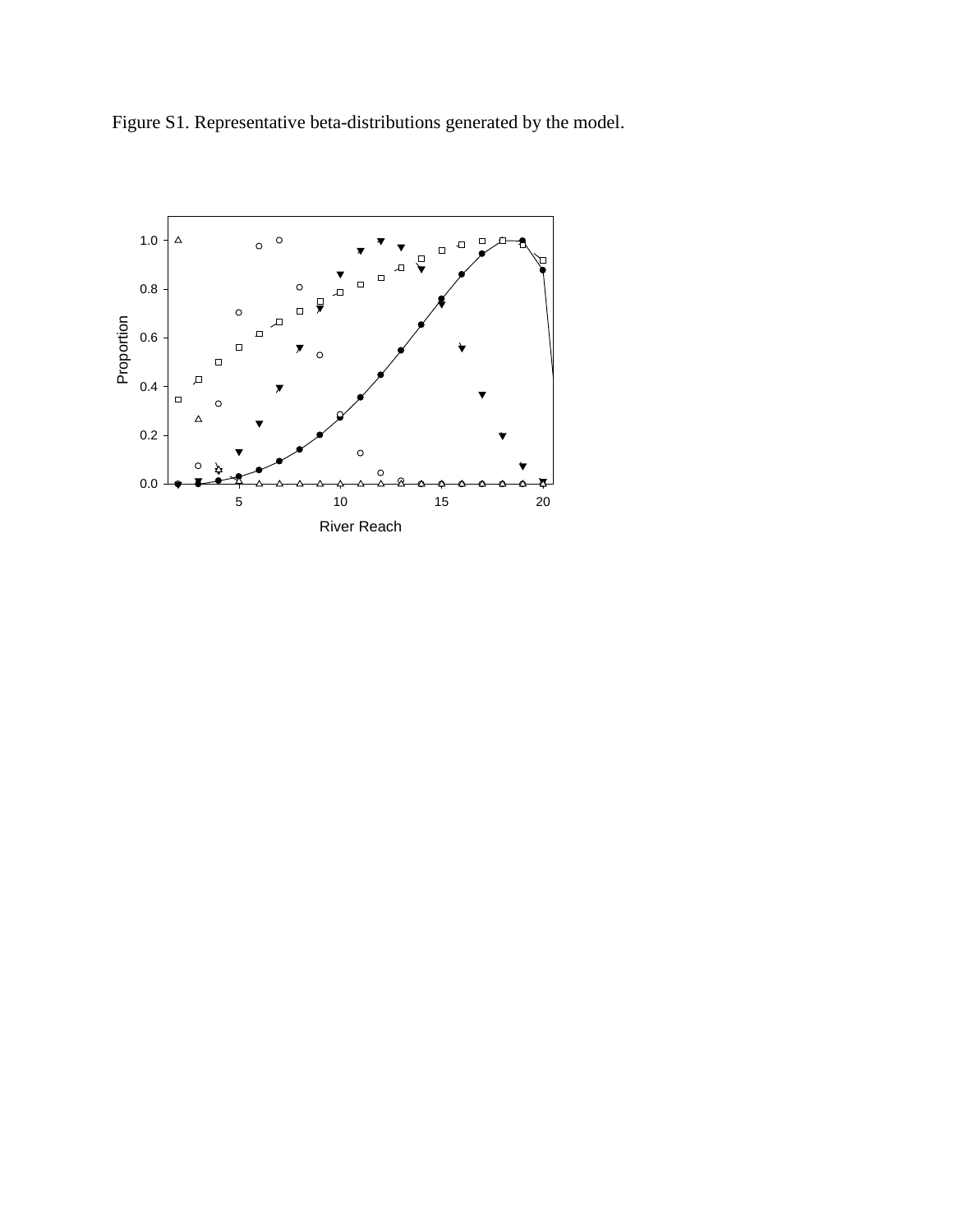Figure S2. Gamma distribution for peak biomass of a species generated using the rangam function in SAS.

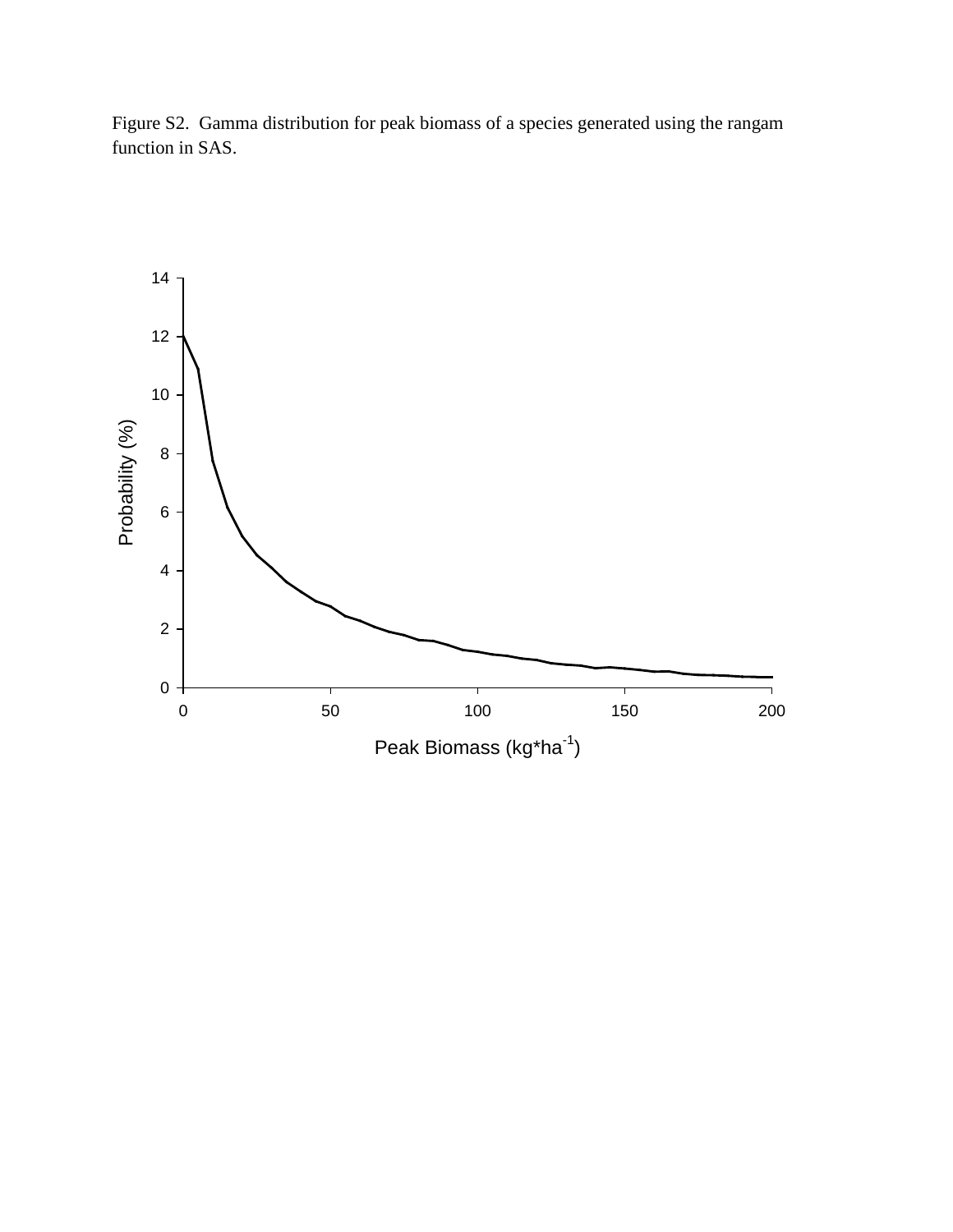Figure S3. Representative MPUE distributions for species collected by A. electrofishing and B. mini-fyke netting from six reaches of the Upper Mississippi River System collected from 1994 – 2013 by the U.S. Army Corps' of Engineers' Upper Mississippi River Restoration Program, Long Term Resource Monitoring element.